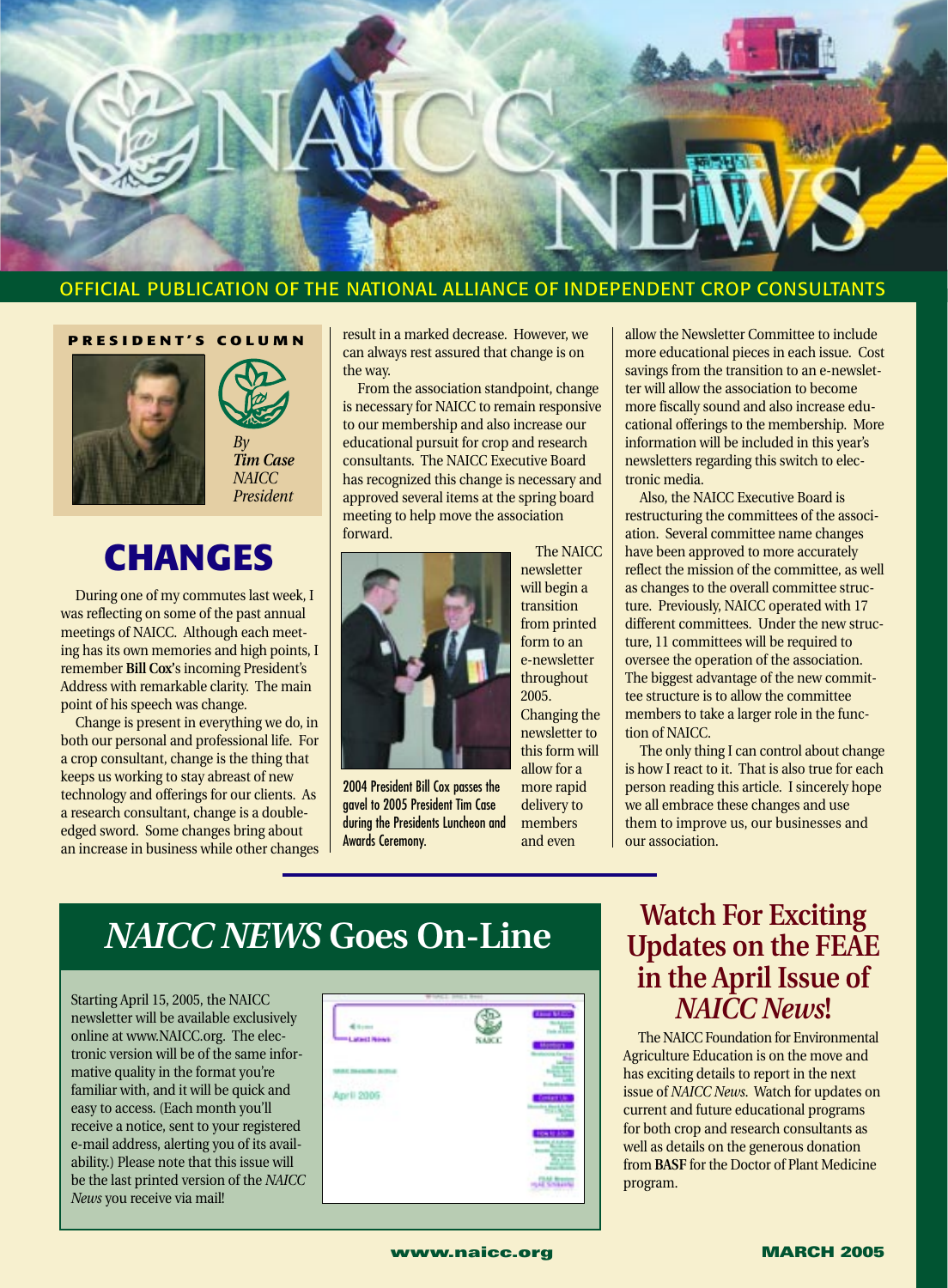## **Annual Meeting 2005 a Success!**

Hard to believe, but true – NAICC's Annual Meeting has come and gone but definitely left its mark with an attendance of more than 300.

The group enjoyed wonderful southern California weather (sunny and in the 80's!), a barrage of sites and, of course, the real "meat" of the meeting: insightful speakers, workshops, roundtables, exhibits and more.

To jumpstart things, NAICC offered an unprecedented five workshops prior to the actual start of the meeting. These training sessions covered important issues including Dangerous Goods shipping, ARM software applications, GLP and APHIS training and certification of First Detectors for homeland security.

As the meeting got underway, keynote speaker Pat Donnelly addressed some key issues that will definitely affect consultants and researchers this year. They include soybean rust, the Farm Bill and Homeland Security. Donnelley also reviewed expected personnel changes within USDA and the House and Senate chambers.

Pete Goodell, who served as the FEAEsponsored speaker at the event, also addressed Homeland Security. He talked about the importance of the First Detector program and was on hand earlier in the week to certify 15 NAICC members as First Detectors.

Another highlight of the 2005 meeting was the enthusiastic response to this year's concurrent breakout sessions, introduced for the first time to provide more choices of educational topics. Participation in the open roundtable discussions was also similarly enthusiastic and both approaches will likely be implemented again at the 2006 meeting.

For those with booths at this year's Exhibit Hall, "Thank You" for your outstanding participation! The Exhibit Hall was completely sold out and "well-trafficked" throughout the meeting, according to our many exhibitors.

Friday evening's grand finale was truly star-studded! Sammy Davis, Jr., Frank Sinatra and Dean Martin not only entertained the audience with renditions from their Rat Pack days, they also drew the winning names for the three raffle drawings.

President Elect **Tim Case** held his own with these comical look-a-likes and was able to present **Derek Lloyd** with a free week of vacation, courtesy of **Charlie** and **Madeline Mellinger**, at their beachfront home in Jupiter, FL (airfare included!). This raffle item alone raised \$4,900 for the FEAE's general fund, which will be used for any project of their choice.

**Grady Coburn** won the NASCAR Weekend package – courtesy of DuPont/Pioneer – and generously donated it back to be auctioned. New Member and first-time exhibitor **Rick Vrbas** of Cerexagri was successful in his bidding and won the trip, which includes a day at the races and complimentary breakfast, lunch and hotel accommodations before and after the event. (Again, transportation included.)

The final large raffle item went to **Daryl Wyatt**, who took home the \$800 Cabela's gift certificate, courtesy of **FMC**. At press time, reports indicated that Wyatt had already cashed in on his prize!

Total proceeds from all raffle items added up to a whopping \$11,750!

NAICC extends a gracious thank you to the 40+ NAICC members and friends who donated prizes for the general raffle. This year we were particularly pleased to showcase family members' unique scarves, hand made from soy silk, as well as "eyelash" scarves made by the Berglund girls, ages 11 and 16!



Patrick Donnelley, Ph.D., with CropLife America delivers the 2005 keynote address in Los Angeles.



NAICC and BASF present 2005 Consultant of the Year awards to three outstanding crop consultants. Bill Cox (left) and Tim Case (far right) present awards to (from left) Grady Coburn, Loarn Bucl, Ron O'Hanlon.



Denise Wright welcomes Dean Martin and Sammy Davis, Jr. look-alikes to the Friday evening Rat Pack Party hosted by FMC Corporation.



NAICC and Bayer CropScience honor (from left) Gregg Thomson Abbotsford, Quebec and Fred Vaughn, Branchton, Ontario as "Top Recruiters" from Canada with two new members each. Daryl Wyatt was presented the "Overall Top Recruiter" award for recruiting three new members. Mike Persell was on hand to represent Bayer and present the awards.



The traditional peace pipe ceremony brought together from left, Alan Scobie, Past AICC Chairman; Dan Easton, NAICC President Elect; Tim Case, 2005 NAICC President; Patrick Stephenson, 2005 AICC Chairman and Bill Cox, 2004 NAICC President.



Dick Wright with Farm Press prepares his exhibit booth for the 300+ consultants and researchers that attended the 2005 Annual Meeting.

#### **MARCH 2005 www.naicc.org**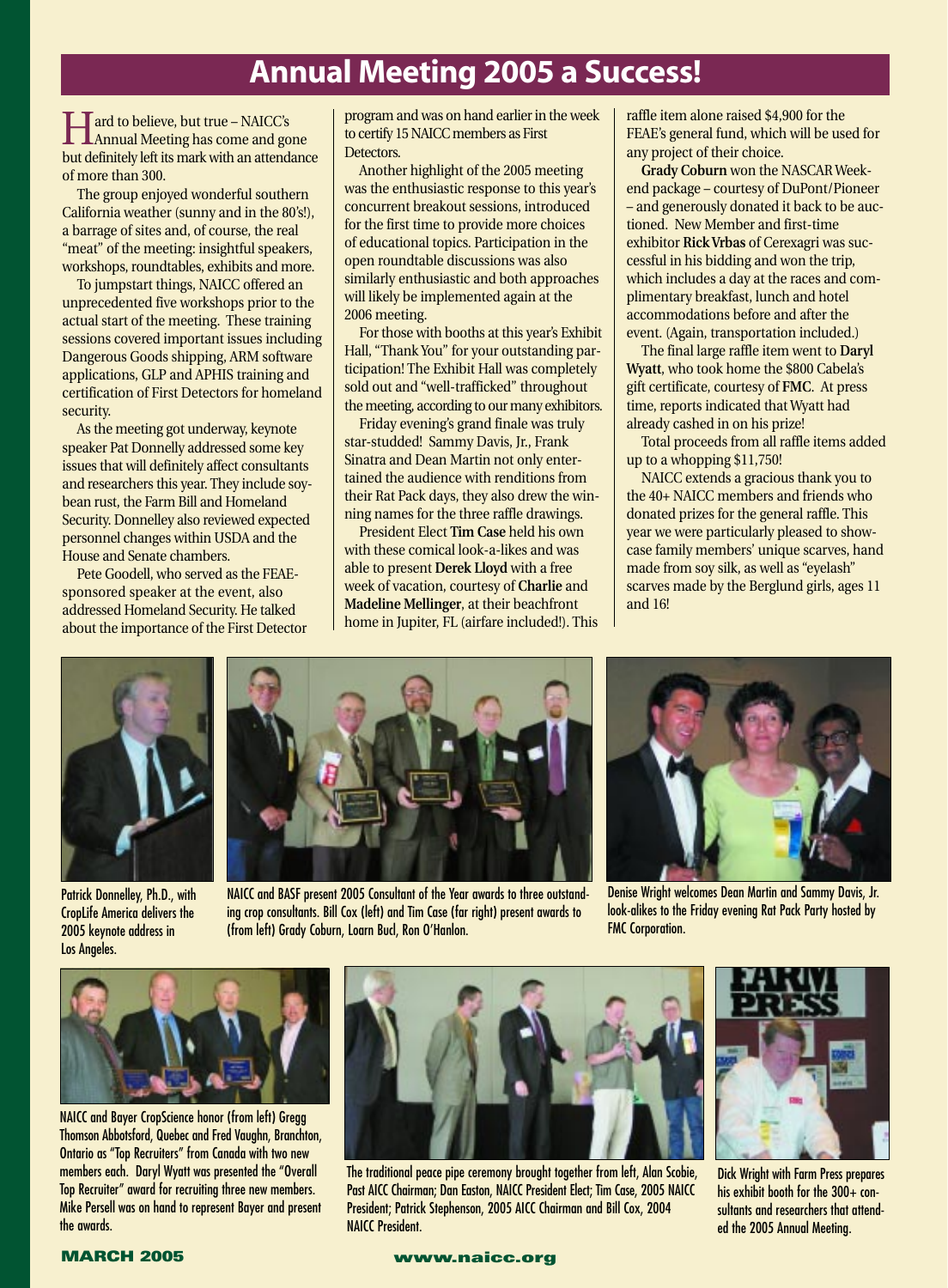### **BOOT CAMP 2005** *By Bob Glodt*



**A**lthough you couldn't convince me<br>
of it, the NAICC Annual Meeting can be intimidating for new members. With a meeting registration that exceeds 300 people, a sold-out exhibit hall and attendees scurrying from one concurrent session to another, it doesn't take much imagination to see how a person attending our Annual Meeting for the first time might feel a little overwhelmed by the whole affair.

Trying to make new members and first time attendees feel more "at home" was a major goal of the recently introduced NAICC Boot Camp program. And based upon the feedback we received from several of the 37 new attendees, we accomplished just that.

The idea of a boot camp (or new member orientation) was developed by the 2004 Membership, Recruitment, Retention and Rules Committee. The committee outlined three basic goals for the orientation program. The first was to explain how NAICC functions, how officers are elected, the current status of committees and how day-to-day business is handled.

The second goal was to review some of NAICC's past accomplishments and to outline goals for the future. And the final goal of Boot Camp was to serve as a vehicle for new members to meet each other, form friendships and begin networking.

Boot Camp 2005 began with lunch sponsored by Monsanto. Attendees were asked to sit with people they did not know. Each person was then given a blank nametag and asked to write his or her name and company name, occupation (consulting, research, industry or QA), major crops and hobbies. I

#### 2005 Boot Camp Attendees!

noted through this exercise and lunch that plenty of networking was taking place!

As attendees finished eating, the formal program began with a warm welcome from President **Bill Cox**. Bill gave new members an overview of the purpose and goals of NAICC and encouraged everyone to get involved in the organization from the start.

**Allison Jones**, NAICC executive vice president, talked about the history of the organization and explained how NAICC has grown from a handful of consultants and researchers to a current membership of over 500. She also explained how officers are nominated and elected, the categories of membership and her duties as executive vice president.

**Dan Bradshaw** discussed the purpose, goals and past accomplishments of NAICC's foundation, the Foundation of Environmental Agricultural Education (FEAE). Dan explained the funding FEAE provides for Annual Meeting speakers and the NAICCsponsored Precision Ag Workshop. He also reviewed the successes and recent developments of FEAE's Doctor of Plant Medicine program, including the potential for expansion to several Midwestern universities.

For the remaining 20-30 minutes of the orientation, **Tim Case**, Bill Cox, Allison Jones, **Denise Wright**, **Roger Carter**, **Phil Cochran** and I shared the goals and purposes of NAICC's committees. Tim Case, NAICC's president-elect, encouraged new members to become involved in the organization and invited anyone interested in serving on a committee to talk to him after the meeting.



Allison Jones welcomes new members Kent Davis and Tom Hartburg.

One of the high points in the last part of the program was Roger Carter's five-minute, 40-slide presentation on the NAICC Crawfish Boil on the Hill. Roger's reputation as an entertaining and informative speaker preceded him, as two presenters originally scheduled to follow Roger on the program moved themselves up on the agenda (without authorization, I might add!).

Phil Cochran, past president of NAICC, brought the 2005 Boot Camp to a close with encouraging words and insightful remarks. (Phil said he wasn't too happy about following Roger either, but I explained to him that it just isn't appropriate to have the closing remarks...before the close.)

Many thanks to all who helped orchestrate Boot Camp 2005 – we hope it helped our new attendees feel more comfortable at the Annual Meeting. And even more important, we hope they'll be active members of the Alliance for years to come!